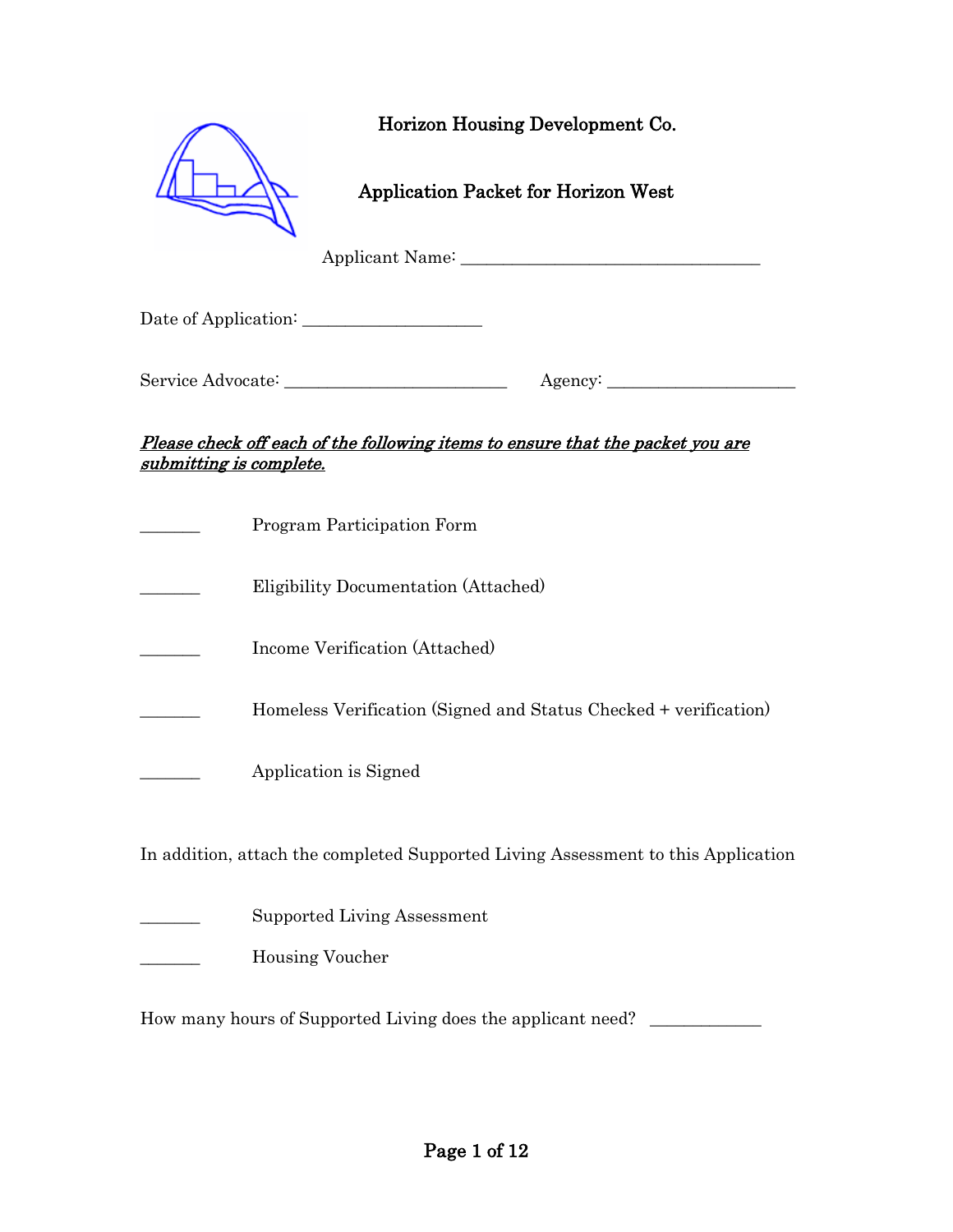

### Program Participation Form

Horizon Housing Development Company (HHDC) has received a grant from the US Department of Housing and Urban Development (HUD). As part of the grant, HHDC is required to provide training in the skills and knowledge necessary to live independently. It promotes skills such as household cleaning and maintenance, nutrition and food preparation, budgeting and health maintenance. In addition, educational goals are to be set for each individual according to their own needs, abilities and desires. These may include reading, checkbook math, GED training and job training.

As part of this program, all residents are eligible to meet with Horizon Housing's support team for up to 2 hours each month. These supports are in addition to the meetings tenants schedule with their Service Advocate, Job Coach and Supported Living Worker.

Supportive services are not need and wanted as a requirement to live in HHDC properties. If support is not needed to live independently on your own then program requirements are not met please let your Service Advocate know so that they may begin helping you locate alternative housing. If you have any questions, please call HHDC at 314-865-0383.

Attached to this form is the HHDC application, if you are in agreement with participating in the program, please sign below and complete the application.

I \_\_\_\_\_\_\_\_\_\_\_\_\_\_\_\_\_\_\_\_\_\_\_\_\_ have read the above and will participate in the program as stated above.

(Signature of Applicant)

 $\text{Date:}$ 

Page 2 of 12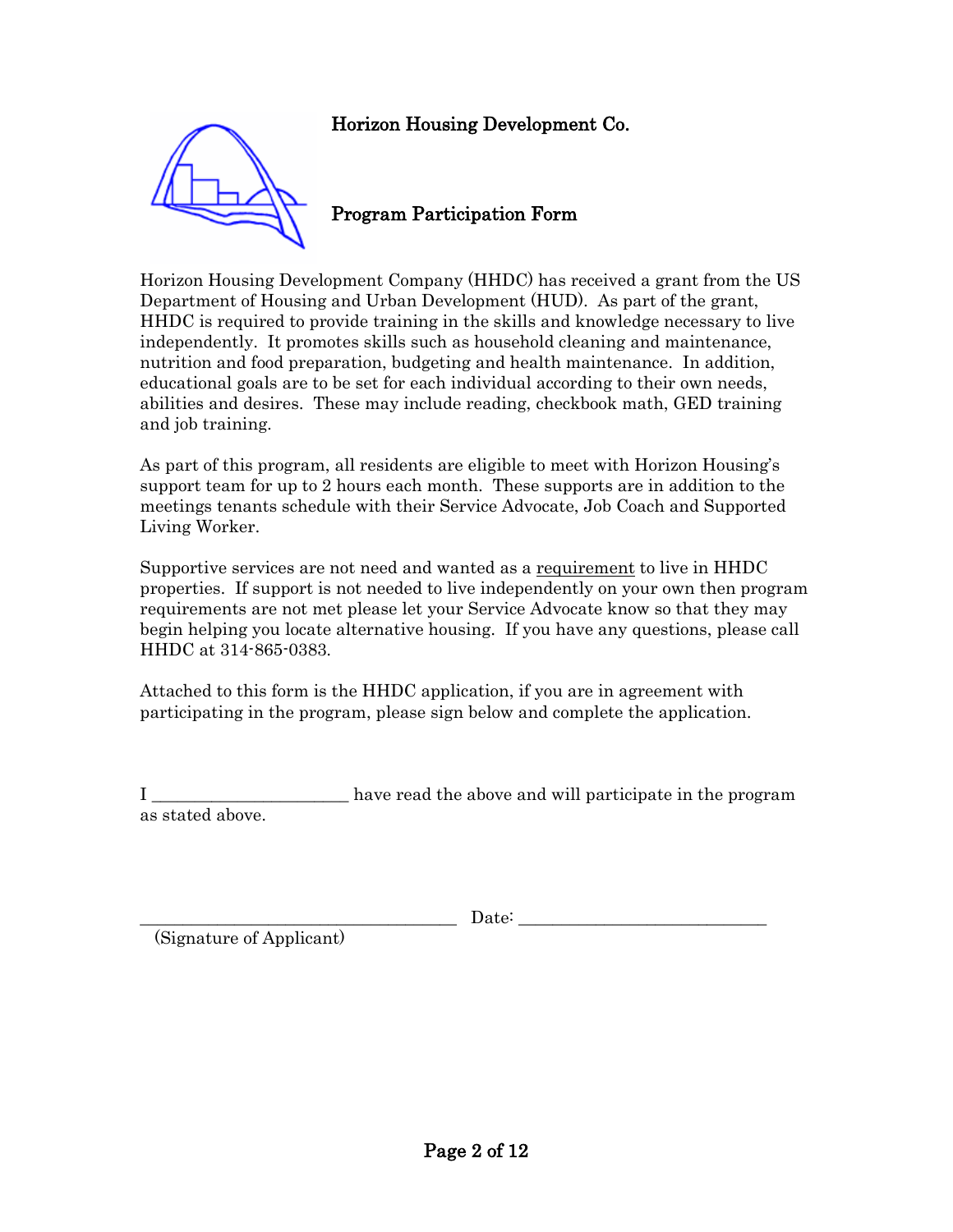

# Application – Disability Verification

Horizon Housing Development Co. may only lease an apartment to persons with Developmental Disabilities. Verification is needed.

Written verification may come from one or more of the following sources:

- Department of Mental Health
- Vocational Rehabilitation
- Physician
- Psychologist
- Department of Elementary & Secondary Education/School District

The list is not inclusive of all Disabilities included in the application.

- Mental Disability
- Epilepsy
- Cerebral Palsy
- Autism
- Learning Disability (within a range where is may affect their daily lives)
- Substance and Alcohol dependency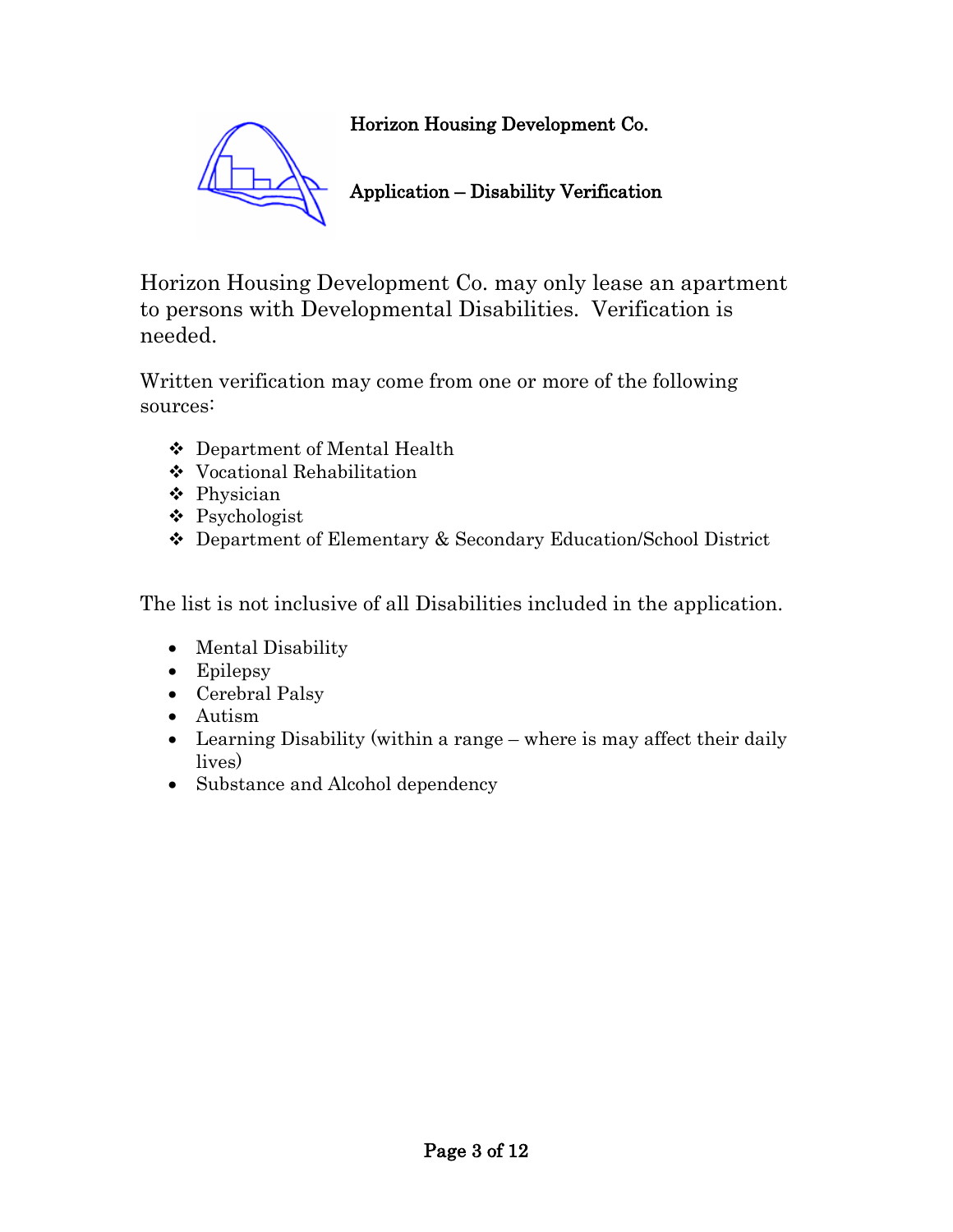

Please check mark the line that best describes where you are currently residing.

In an emergency shelter (include letter from shelter)

- \_\_\_\_\_ On the street (This includes living in a car, park, sidewalk, Abandoned building and/or any other place not meant for human Habitation). Please see next sheet.
- In transitional or supportive housing for people that originally came from the street or an emergency shelter (include letter from transitional housing or supportive housing)
- In an institution such as a hospital for no more than thirty  $(30)$  Consecutive days. (For this option to be checked, you must have lived in a shelter or in a place not meant for human habitation before going into the institution for a short term stay).

Have you been homeless for more than 12 months and have you been homeless Four  $(4)$  or more times in the last three years? Yes No

If you are unable to make a check mark because your current living situation is not described above, you do not qualify as being homeless. #####################################################################

Your signature serves as verification that the information reported on this application is true and accurate.

\_\_\_\_\_\_\_\_\_\_\_\_\_\_\_\_\_\_\_\_\_\_\_\_\_\_\_\_\_\_\_\_ \_\_\_\_\_\_\_\_\_\_\_\_\_\_\_\_\_\_\_\_\_\_\_\_\_

\_\_\_\_\_\_\_\_\_\_\_\_\_\_\_\_\_\_\_\_\_\_\_\_\_\_\_\_\_\_\_ \_\_\_\_\_\_\_\_\_\_\_\_\_\_\_\_\_\_\_\_\_\_\_\_\_\_

Applicant Signature Date

Witness Date

Attach Supported Living Assessment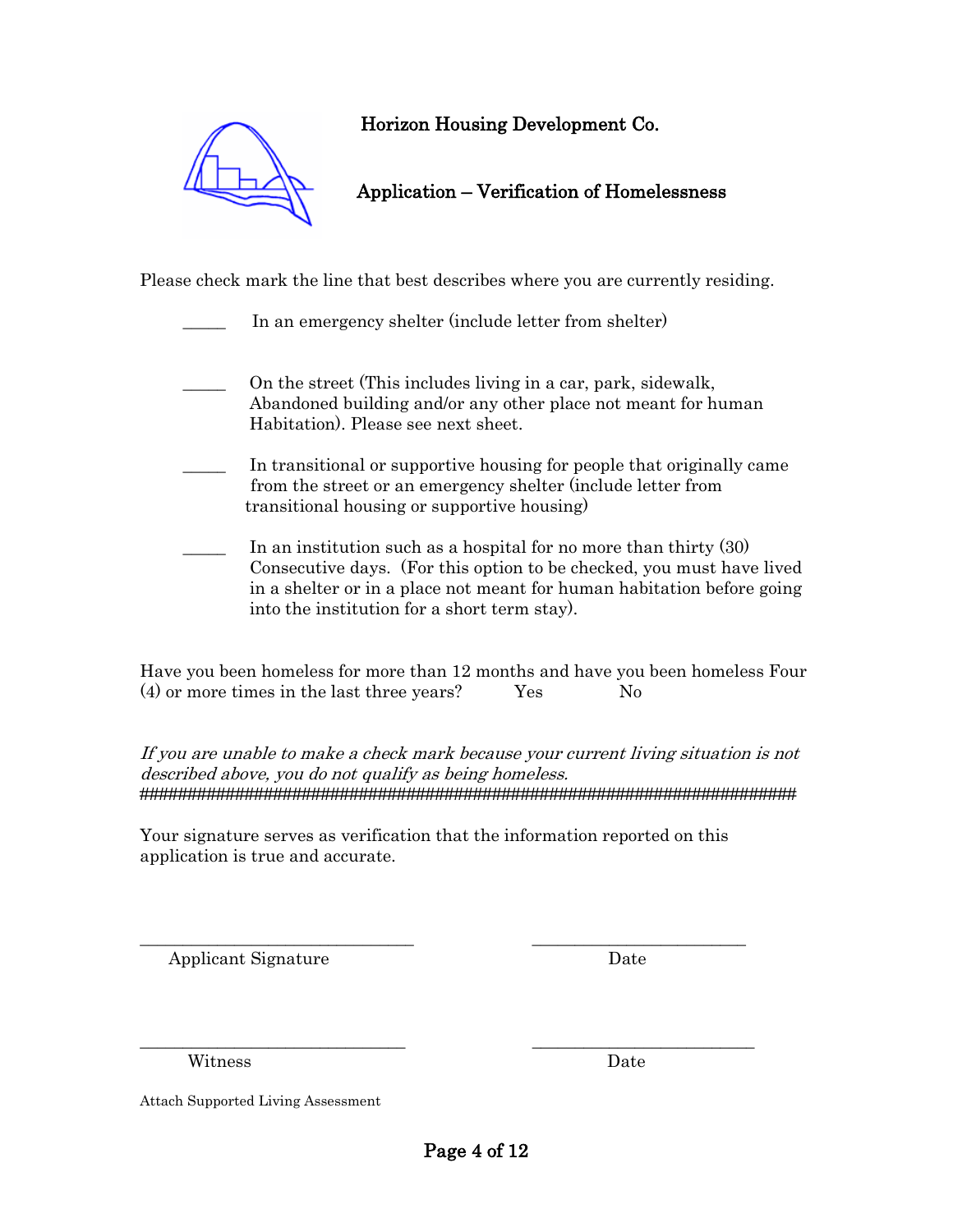| $\boldsymbol{\nu}$ |  |
|--------------------|--|
|                    |  |

## **Application – Homelessness**

Please answer all questions to the best of your abilities.

How long have you been homeless? **Example 10** 

How long have you been a Resident of the City of St. Louis?

Where have you been staying? \_\_\_\_\_\_\_\_\_\_\_\_\_\_\_\_\_\_\_\_\_\_\_\_\_\_\_\_\_\_\_\_\_\_\_\_\_\_

\_\_\_\_\_\_\_\_\_\_\_\_\_\_\_\_\_\_\_\_\_\_\_\_\_\_\_

Last Permanent Address of 90 days or more. \_\_\_\_\_\_\_\_\_\_\_\_\_\_\_\_\_\_\_\_\_\_\_\_\_\_\_\_\_

\_\_\_\_\_\_\_\_\_\_\_\_\_\_\_\_\_\_\_\_\_\_\_\_\_\_\_\_\_\_\_\_\_\_\_\_\_\_\_\_\_\_\_\_\_\_\_\_\_\_\_\_\_\_\_\_\_\_\_\_\_\_\_\_\_\_\_\_\_\_\_\_

\_\_\_\_\_\_\_\_\_\_\_\_\_\_\_\_\_\_\_\_\_\_\_\_\_\_\_\_\_\_\_\_\_\_\_\_\_\_\_\_\_\_\_\_\_\_\_\_\_\_\_\_\_\_\_\_\_\_\_\_\_\_\_\_\_\_\_\_\_\_\_\_

\_\_\_\_\_\_\_\_\_\_\_\_\_\_\_\_\_\_\_\_\_\_\_\_\_\_\_\_\_\_\_\_\_\_\_\_\_\_\_\_\_\_\_\_\_\_\_\_\_\_\_\_\_\_\_\_\_\_\_\_\_\_\_\_\_\_\_\_\_\_\_\_

\_\_\_\_\_\_\_\_\_\_\_\_\_\_\_\_\_\_\_\_\_\_\_\_\_\_\_\_\_\_\_\_\_\_\_\_\_\_\_\_\_\_\_\_\_\_\_\_\_\_\_\_\_\_\_\_\_\_\_\_\_\_\_\_\_\_\_\_\_\_\_\_

\_\_\_\_\_\_\_\_\_\_\_\_\_\_\_\_\_\_\_\_\_\_\_\_\_\_\_\_\_\_\_\_\_\_\_\_\_\_\_\_\_\_\_\_\_\_\_\_\_\_\_\_\_\_\_\_\_\_\_\_\_\_\_\_\_\_\_\_\_\_\_\_

\_\_\_\_\_\_\_\_\_\_\_\_\_\_\_\_\_\_\_\_\_\_\_\_ \_\_\_\_\_\_\_\_\_\_\_\_\_\_\_\_\_\_\_\_\_\_\_\_\_\_

Please give a brief history of your Homelessness.

Applicant's Signature Microsoft Communications and Microsoft Communications and Microsoft Communications and Microsoft Communications and Microsoft Communications and Microsoft Communications and Microsoft Communications a

\_\_\_\_\_\_\_\_\_\_\_\_\_\_\_\_\_

Date Signed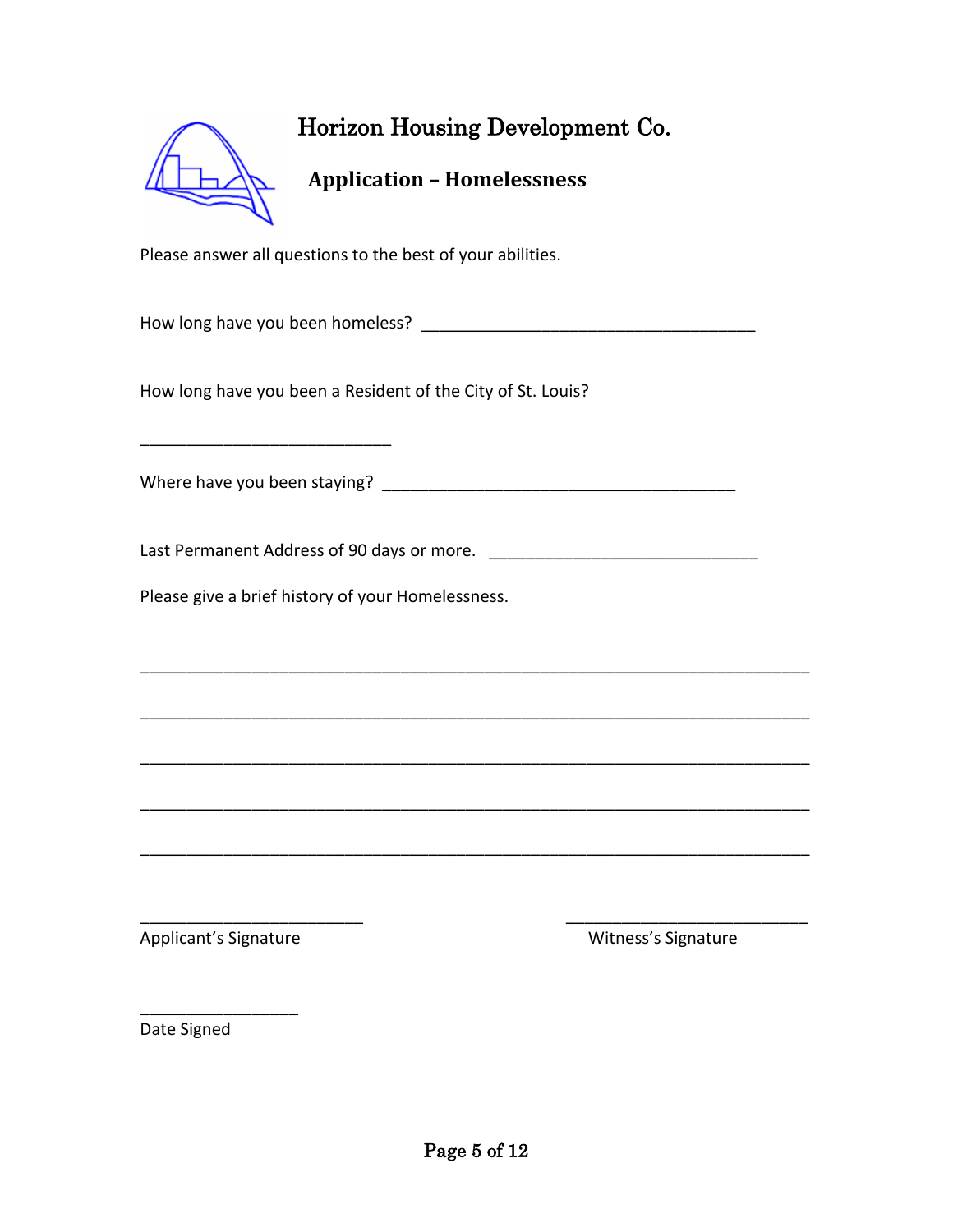

I/we give my/our permission to verify all information contained in our application for an apartment as well as to run a credit and criminal record check and to verify employment and previous tenant history. I/we authorize the release of information necessary to process our application.

\_\_\_\_\_\_\_\_\_\_\_\_\_\_\_\_\_\_\_\_\_\_ \_\_\_\_\_\_\_\_\_\_\_\_\_\_\_\_\_\_\_\_\_\_\_\_\_ \_\_\_\_\_\_\_\_\_\_\_\_\_\_

Print Name Social Security Number Date

Signature

\_\_\_\_\_\_\_\_\_\_\_\_\_\_\_\_\_\_\_\_\_\_\_

\_\_\_\_\_\_\_\_\_\_\_\_\_\_\_\_\_\_\_\_\_\_\_ \_\_\_\_\_\_\_\_\_\_\_\_\_\_\_\_\_\_\_\_\_\_\_\_ \_\_\_\_\_\_\_\_\_\_\_\_\_\_\_\_\_\_\_\_

Print Name Social Security Number Date

Signature

\_\_\_\_\_\_\_\_\_\_\_\_\_\_\_\_\_\_\_\_\_\_\_\_\_

Horizon Housing Development Co. 3001 Arsenal St St. Louis, MO 63118 314-865-0383 Phone 314-865-0750 Fax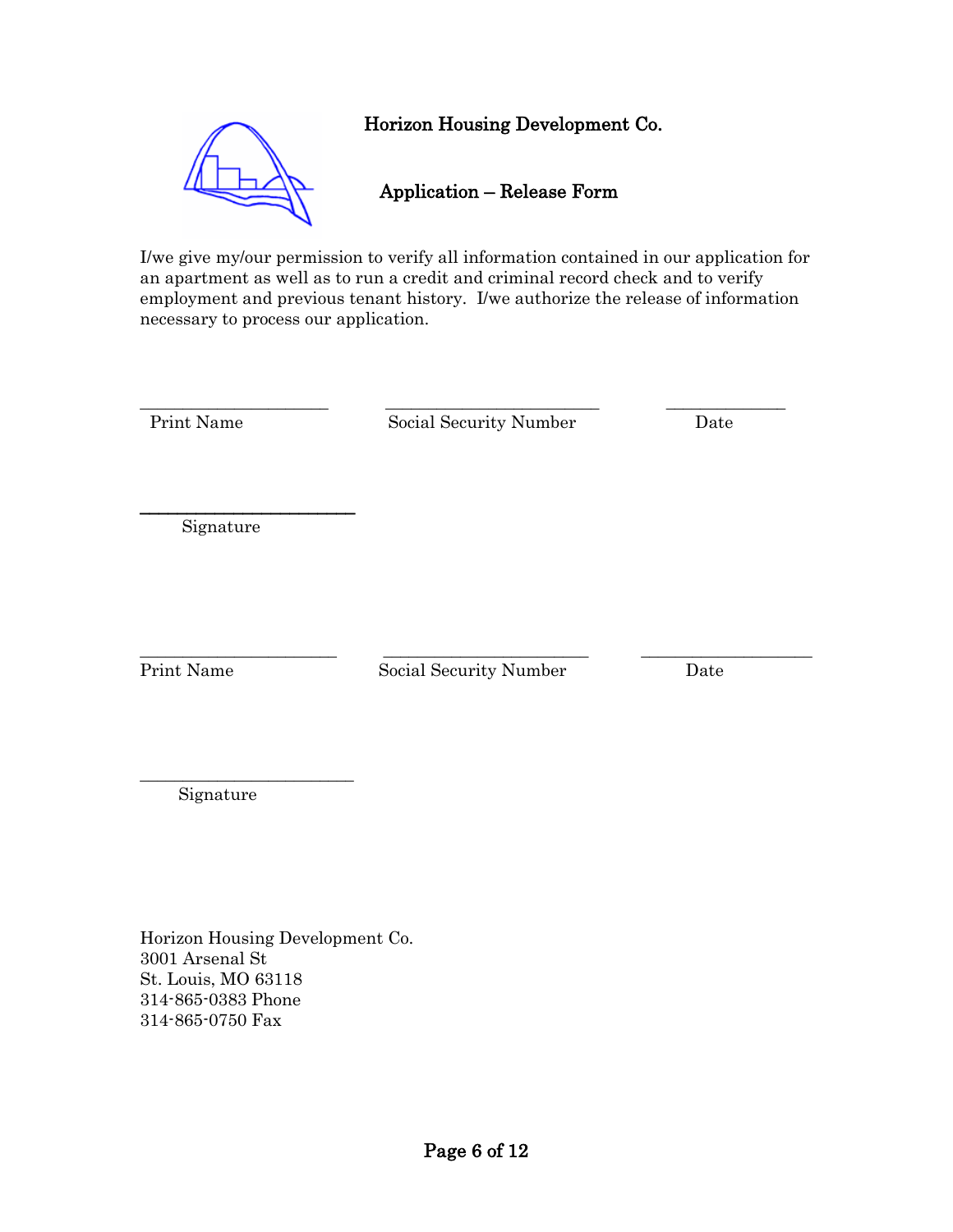| Horizon Housing Development Co.           |     |  |
|-------------------------------------------|-----|--|
| Application – Managed Care – Res. History |     |  |
| Do you receive case management services?  | Yes |  |

If yes, do you receive case management services with: (Circle One) The St. Louis Regional Center , The St. Louis Office for DD Resources, BJC, Other Name of Service Advocate/Service Coordinator: \_\_\_\_\_\_\_\_\_\_\_\_\_\_\_\_\_\_\_\_\_\_\_\_\_\_\_\_\_\_\_\_\_\_ Phone Number of Advocate/Coordinator: Do you have a legal guardian? Yes No If yes, write the name, address and phone number: Name: \_\_\_\_\_\_\_\_\_\_\_\_\_\_\_\_\_\_\_\_\_\_\_\_\_\_\_\_\_\_\_\_\_\_\_ \*You must provide legal Documentation if someone Address: \_\_\_\_\_\_\_\_\_\_\_\_\_\_\_\_\_\_\_\_\_\_\_\_\_\_\_\_\_\_\_\_ other you (the applicant) is your legal guardian Phone Number: Why are you looking for a new place to live? Residential History How long have you lived at you current address? \_\_\_\_\_\_\_\_\_\_\_\_\_\_\_\_\_\_\_\_\_\_\_\_\_\_\_\_\_\_\_\_ How many places have you lived in the last 5 (five) years? \_\_\_\_\_\_\_\_\_\_\_\_\_\_\_\_\_\_\_\_\_ Have you ever been homeless? Yes No Are you currently homeless? Yes No Have you or your spouse/co-applicant ever been evicted or otherwise involuntarily removed from rental housing due to fraud, non-payment of rent, failure to cooperate with recertification procedures, or for any other reason? Yes No If Yes, please explain How many people live in your household now? \_\_\_\_\_ Will any of these people live in the unit you are applying for? Yes No

If yes, please explain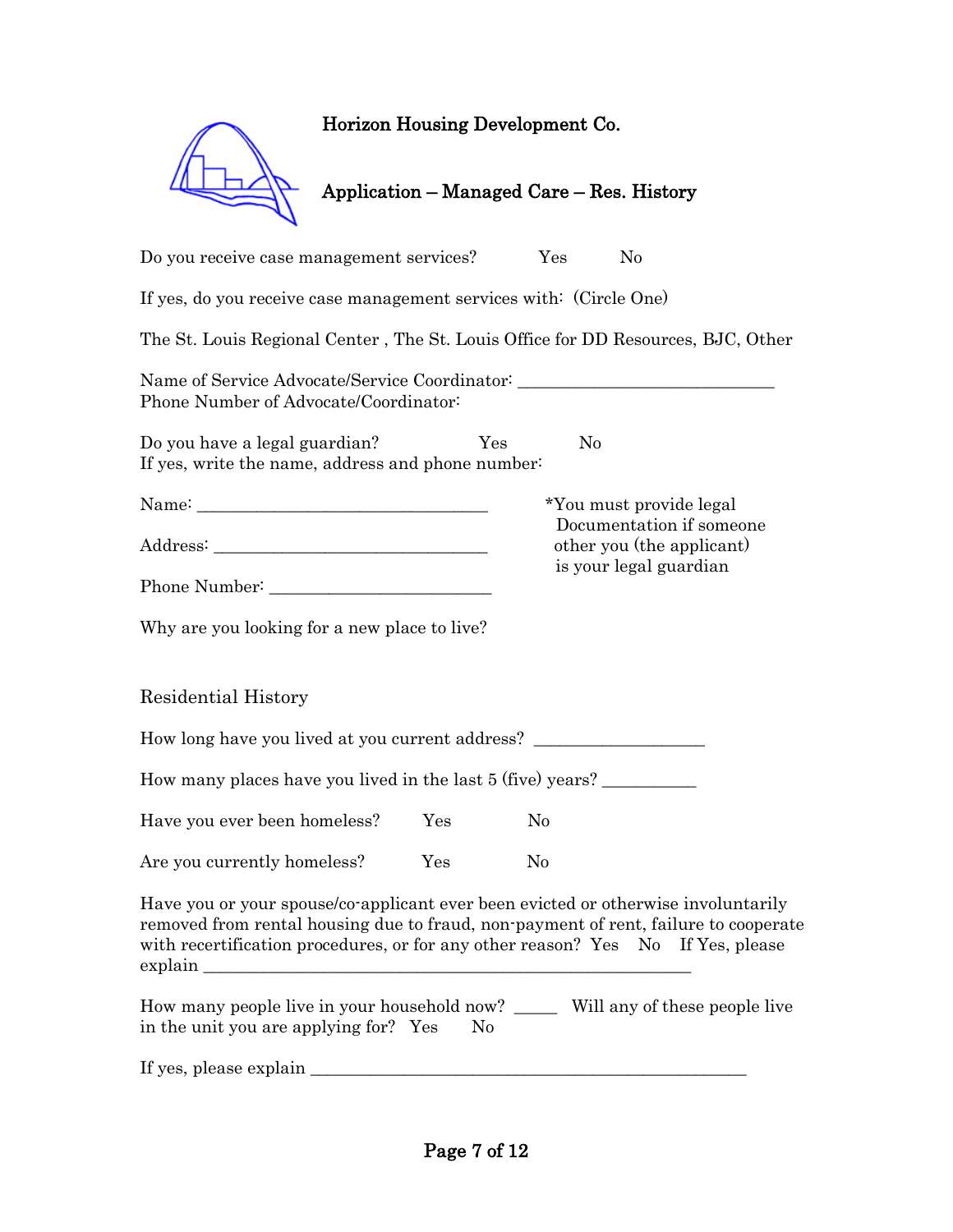|                                                                                    | Horizon Housing Development Co.                                |                |  |  |
|------------------------------------------------------------------------------------|----------------------------------------------------------------|----------------|--|--|
|                                                                                    | <b>Application - Financial Information</b>                     |                |  |  |
| Electric                                                                           |                                                                |                |  |  |
|                                                                                    | Sewer:                                                         |                |  |  |
| Are you current on your utilities? Yes                                             | (Answer this even if you do not have a residence at this time) | N <sub>0</sub> |  |  |
|                                                                                    | Total monthly expenses: \$                                     |                |  |  |
| Do you pay your own bills? Yes                                                     | N <sub>0</sub>                                                 |                |  |  |
| (Name and Relationship)                                                            |                                                                |                |  |  |
| Is the person who pays your bills your Representative Payee? Yes<br>N <sub>0</sub> |                                                                |                |  |  |
| If yes, please complete the following questions.                                   |                                                                |                |  |  |
| What is the address and phone number of your Payee.                                |                                                                |                |  |  |
|                                                                                    |                                                                |                |  |  |
|                                                                                    |                                                                |                |  |  |

Potential tenant must have income or voucher that will meet the rental requirement. Complete the Authorization for Release of Information that is attached to this application. (The release must state the HHDC has the permission of the applicant or the applicant's legal guardian to contact the applicant's representative payee regarding monthly rent).

Complete this chart if any member who will live in the unit has any income. List all employment and non-employment income for all household members, include Salary and Wages (gross amount), Social Security, Supplementary Security Income, IRA, Keogh, VA Pension, other pensions or annuities, General Assistance (Welfare), ANFC, Child Support and any other source of income. Attach verification of each source of income. (If you receive money from the government, you must go to the Social Security office and request a formal statement of the amount of money you receive each month. If you earn income, you must submit copies of you most recent pay check stubs). If applying for Horizon West, tenant must have a voucher.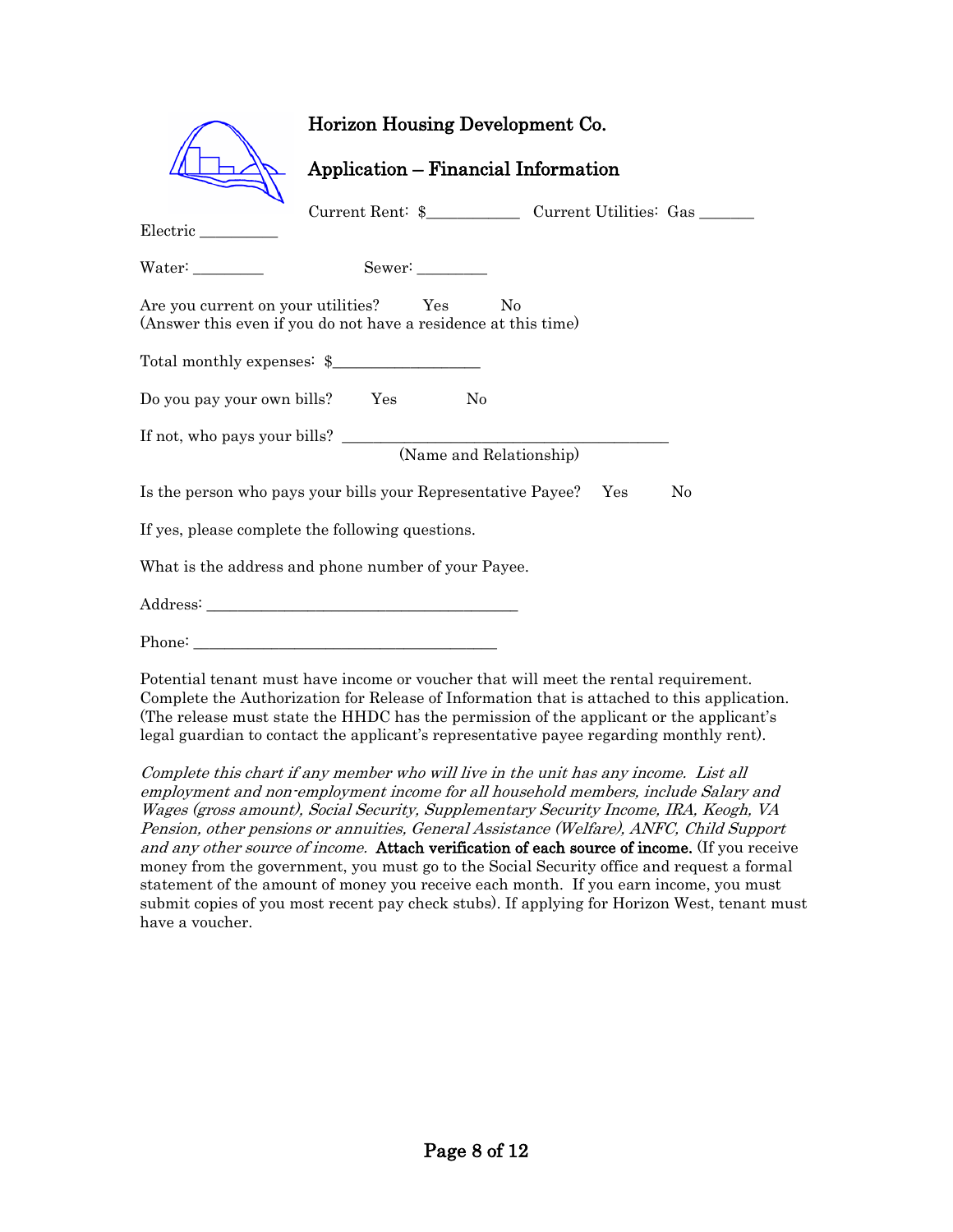

| Name<br>(Last, First<br>Initial) | Type of Income | Estimated<br>Total (circle one)<br>Income: | Address of<br><b>Income Source</b> | <b>Contact Person</b><br>Telephone No. |
|----------------------------------|----------------|--------------------------------------------|------------------------------------|----------------------------------------|
|                                  |                | per Wk.<br>\$.<br>Or Mo                    |                                    |                                        |
|                                  |                | per Wk.<br>\$<br>Or Mo                     |                                    |                                        |
|                                  |                | per Wk.<br>\$.<br>Or Mo                    |                                    |                                        |

#### Application – Work History

Are you employed? Yes No If yes, provide the name and address of your employer: \_\_\_\_\_\_\_\_\_\_\_\_\_\_\_\_\_\_\_\_\_\_\_\_\_

Address: \_\_\_\_\_\_\_\_\_\_\_\_\_\_\_\_\_\_\_\_\_\_\_\_\_\_\_\_\_\_\_

Hours per week \_\_\_\_\_\_\_\_\_\_\_\_\_\_\_\_\_\_ Position: \_\_\_\_\_\_\_\_\_\_\_\_\_\_\_\_\_\_\_\_\_\_\_

How long have you been employed? \_\_\_\_\_\_\_\_\_\_\_\_\_\_\_\_

How do you get to work? Bus Friend Door-to-Door Transportation Co. \*\*\*\*\*\*\*\*\*\*\*\*\*\*\*\*\*\*\*\*\*\*\*\*\*\*\*\*\*\*\*\*\*\*\*\*\*\*\*\*\*\*\*\*\*\*\*\*\*\*\*\*\*\*\*\*\*\*\*\*\*\*\*\*\*\*\*\*\*\*\*\*\*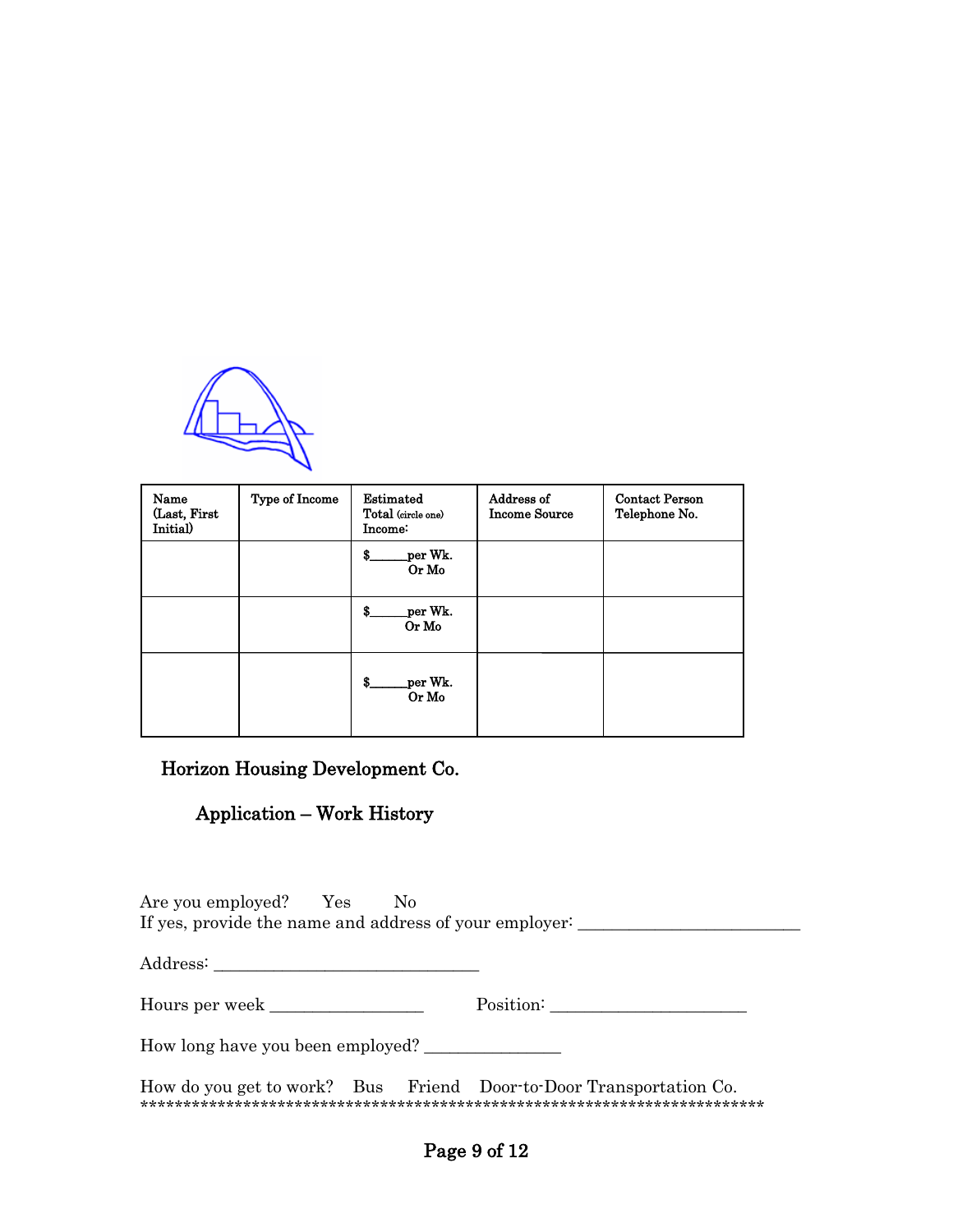Personal Information

What Grade of School was completed? \_\_\_\_\_\_\_\_ Graduated: Yes No Do you or a member of your household have a Physical Disability? Yes No If so what is it?  $\overline{\phantom{a}}$ Would climbing stairs pose a problem for anyone in the household? Yes No Have you ever been arrested or convicted of a crime? Yes No If yes, provide the date(s) of charges and convictions $(s)$ : \_\_\_\_\_\_\_\_\_\_\_\_\_\_\_\_\_\_\_\_\_\_\_\_\_\_\_\_\_\_\_\_\_\_\_\_ Are you on probation or parole? Yes No If yes, provide the terms of probation/parole: \_\_\_\_\_\_\_\_\_\_\_\_\_\_\_\_\_\_\_\_\_\_\_\_\_\_\_\_\_\_\_\_\_ Have you ever had a restraining order listed against you? Yes No

Do you have a communicable disease that you need regular treatment? Yes No How often are you treatments? \_\_\_\_\_\_\_\_\_\_\_\_\_ Date of last Treatment: \_\_\_\_\_\_\_\_\_\_\_\_

Do you or any member of your household use an illegal drug or other legally controlled substance? Yes No If yes, please explain

We do not allow any pets in any of our buildings  $*$ .

\*Service Dogs are excluded.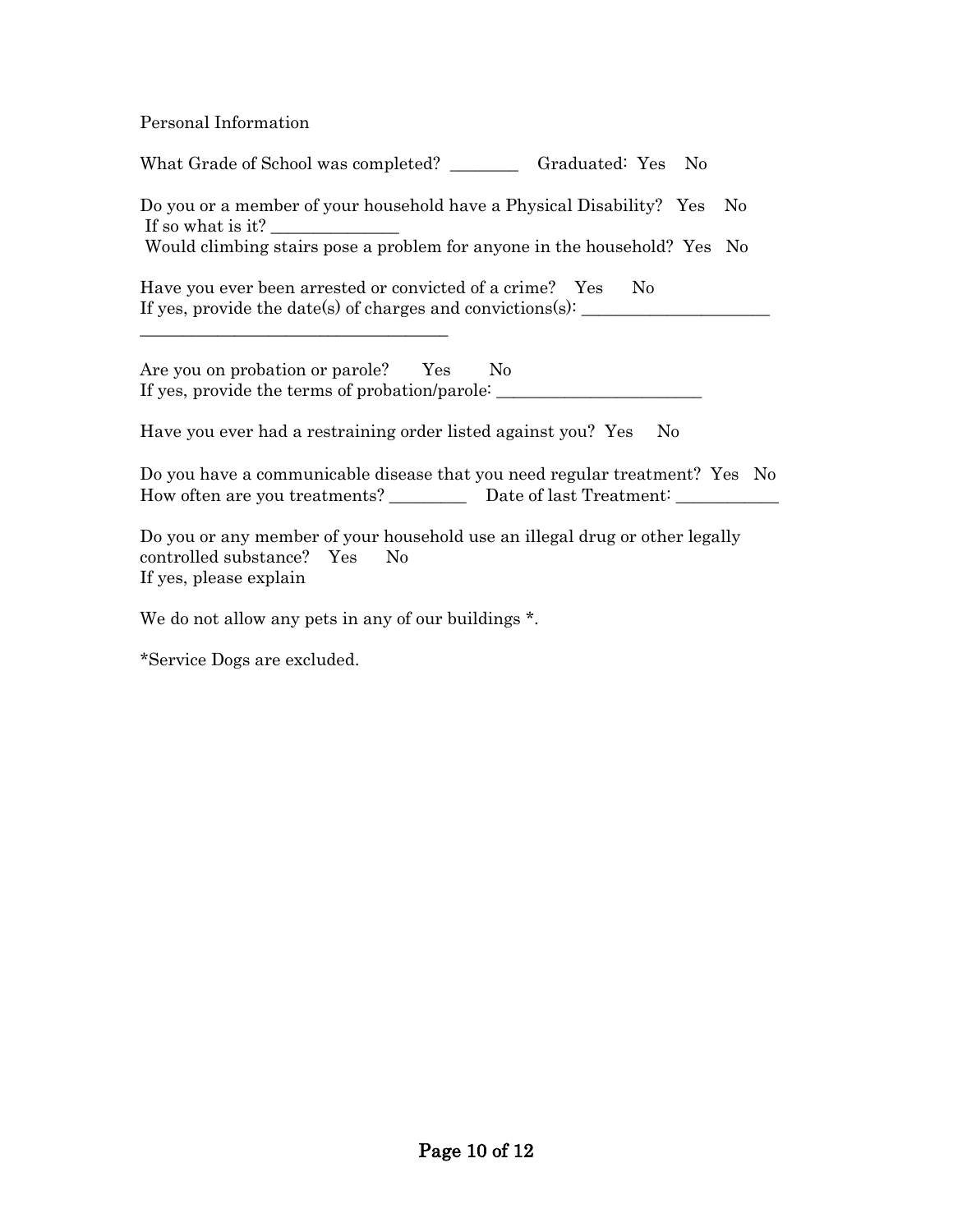

# **HHDC** (All properties are monitored by cameras on outside and common areas)

**West Florissant 4400-4408:** These are remarkable 6 two bedroom and 6 three bedroom apartments for families with its own laundry facilities as well as a fenced and gated play area for children and an enclosed parking area. Potential tenants must have a voucher SECTION 8 OR SHELTER PLUS CARE as well as meet the qualifying criteria. Qualification are different for this location. Must be diagnosed with a mental disability, substance abuse problem, developmental disability or duel diagnosed.